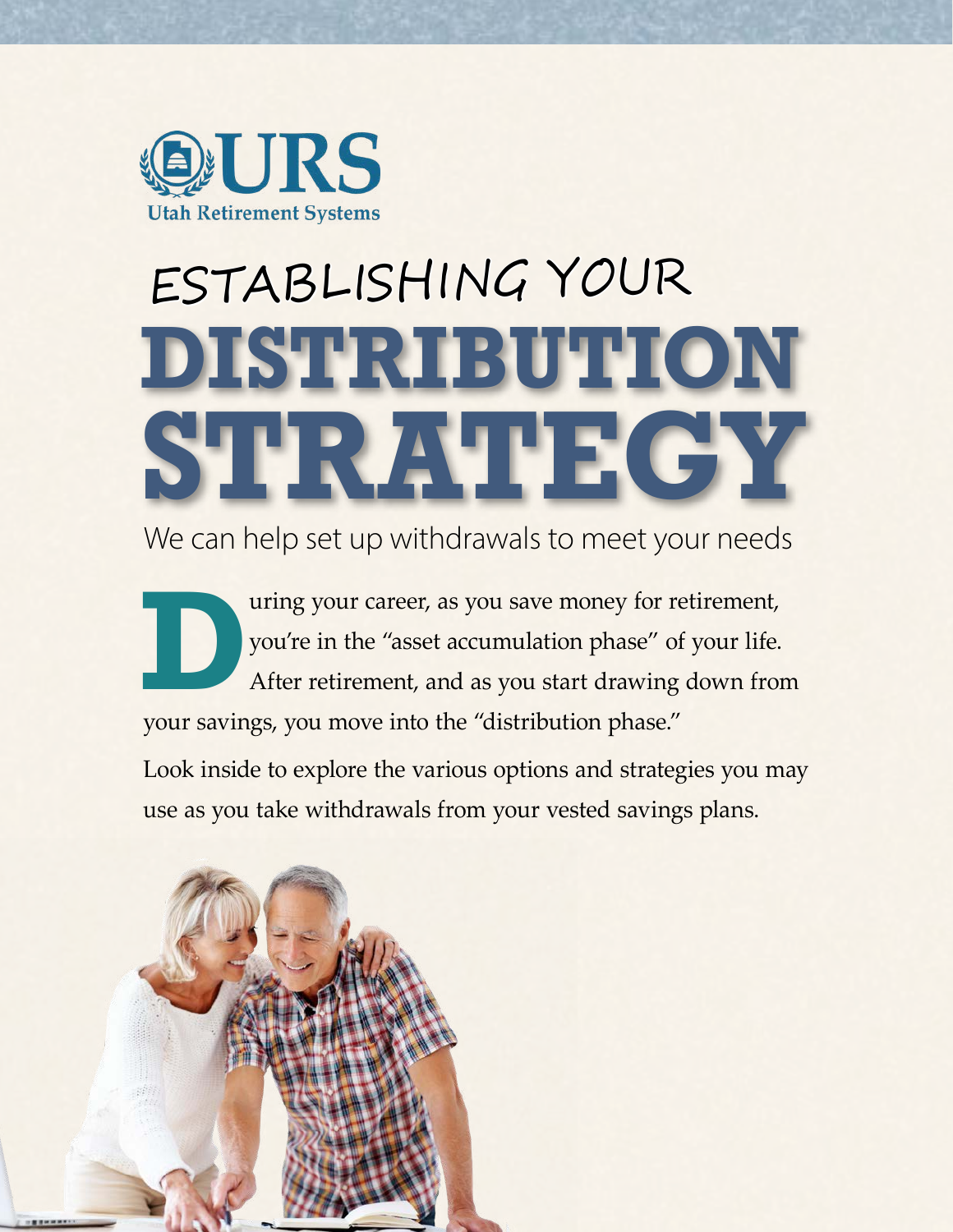# LET US HELP

We can help you figure out your distribution strategy and set up withdrawals. Call or visit 8 a.m. through 5 p.m. Monday



through Friday. **801-366-7720 | 560 East 200 South, Salt Lake City**

**T**o begin, it's important to understand your sources income and whether they understand your sources of income and whether they are fixed or variable.

A fixed benefit could be Social Security, your monthly retirement (pension) benefit, or a combination of both. Generally, you can count on these to continue through your life, and you don't have to worry about running out of money.

Variable benefits are those that can change according to interest rates, investment returns, and/or the speed at which you spend – such as a  $401(k)$ , IRA, or savings account at the bank.

If your fixed benefits give you adequate income, you have more flexibility in how and when to withdraw your variable savings plans. On the other hand, if you depend on your savings plans to maintain your lifestyle and health, how quickly you spend is vital.

#### Periodic Distributions

One of the benefits of URS Savings Plans is your ability to establish periodic withdrawals. Consistent periodic withdrawals allow you to control how long your money will last. You decide if your regular payments come monthly, quarterly, semiannually, or annually. These payments can be automatically deposited to your checking account, and will be combined with your monthly retirement benefit (if applicable).

#### Fixed Amount

Suppose you get \$3,000 monthly from a combination of Social Security and URS pension. Also suppose you need an extra \$500 monthly to live comfortably. You can set-up a fixed amount to withdraw from your savings plans each month and modify it as your needs change. With this method, be sure to multiply out how many years your money could last.

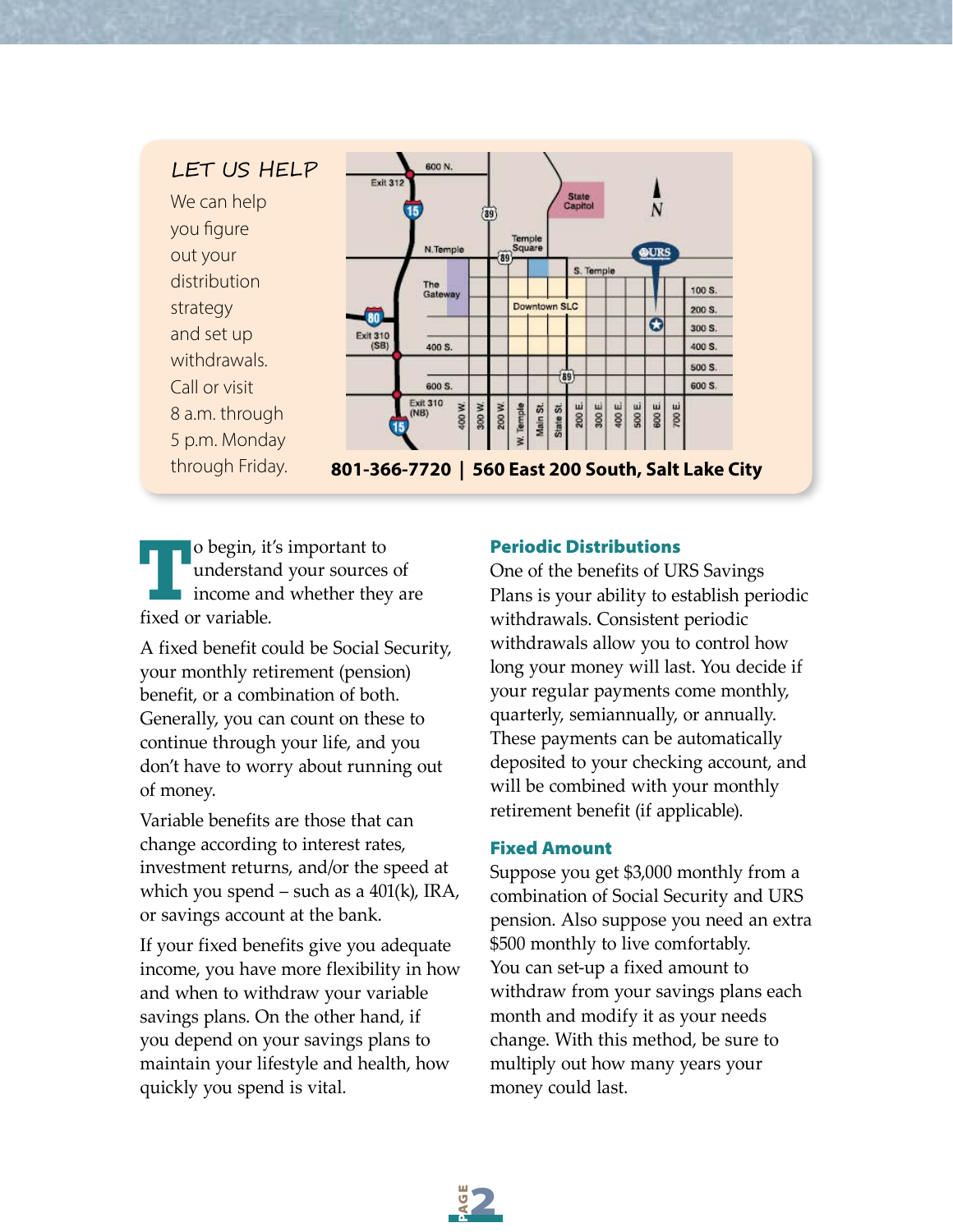You can also instruct us to calculate a fixed amount determined by the number of years you want your savings to last, combined with an assumed rate of return.

For example, if you have \$50,000 in your account, you want it to pay monthly for 20 years, and you believe the plan will earn at least 4% per year over that period, your payment stream would be \$300 per month. Each year you can review the rate of return your investments have actually earned and make adjustments to your assumptions, increasing or decreasing your withdrawal rate accordingly.

Finally, you can simply tell us how many years you want your money to last. Each year we divide your balance by the number of years remaining and adjust the payout accordingly.

For example, suppose you have \$50,000 and you want it to last 20 years. The first year we would pay you \$208 per month ((\$50,000/20)/12). The next year we would divide your remaining balance by 19 years, etc. Using this method, you can control the number of years your account will pay you, regardless of stock market movement and earnings.

#### Minimum Distributions

When it comes to tax-deferred retirement plans (such as a 401(k) or traditional IRA), federal law requires you to withdraw a portion of your account each year, beginning the year you turn 72 years old.

If your fixed assets pay you an adequate income, you could choose to take the bare minimum from your savings plans. URS can compute the amount for you, and send it out each year, monthly, quarterly, semiannually, or annually – your choice. If you don't specify otherwise, we send it each fall, combined with your retirement benefit.

If you choose to use one of the periodic distribution options discussed above, and if those payments exceed the required minimum distribution, you will not need to go through this process. Another benefit we provide: Each year we monitor our members' 401(k) and 457 accounts to make sure they meet this requirement, regardless of the other withdrawal methods used.

#### Roth IRA

One of the advantages of a Roth IRA is you're never required to withdraw money. If you are over 59½ and have had the account open for at least five years, all withdrawals are tax-free.

Therefore, the IRS isn't concerned if you do not withdraw the money during your lifetime (if yours is a beneficiary, or inherited, Roth IRA – you must still take out a required distribution).



5557985